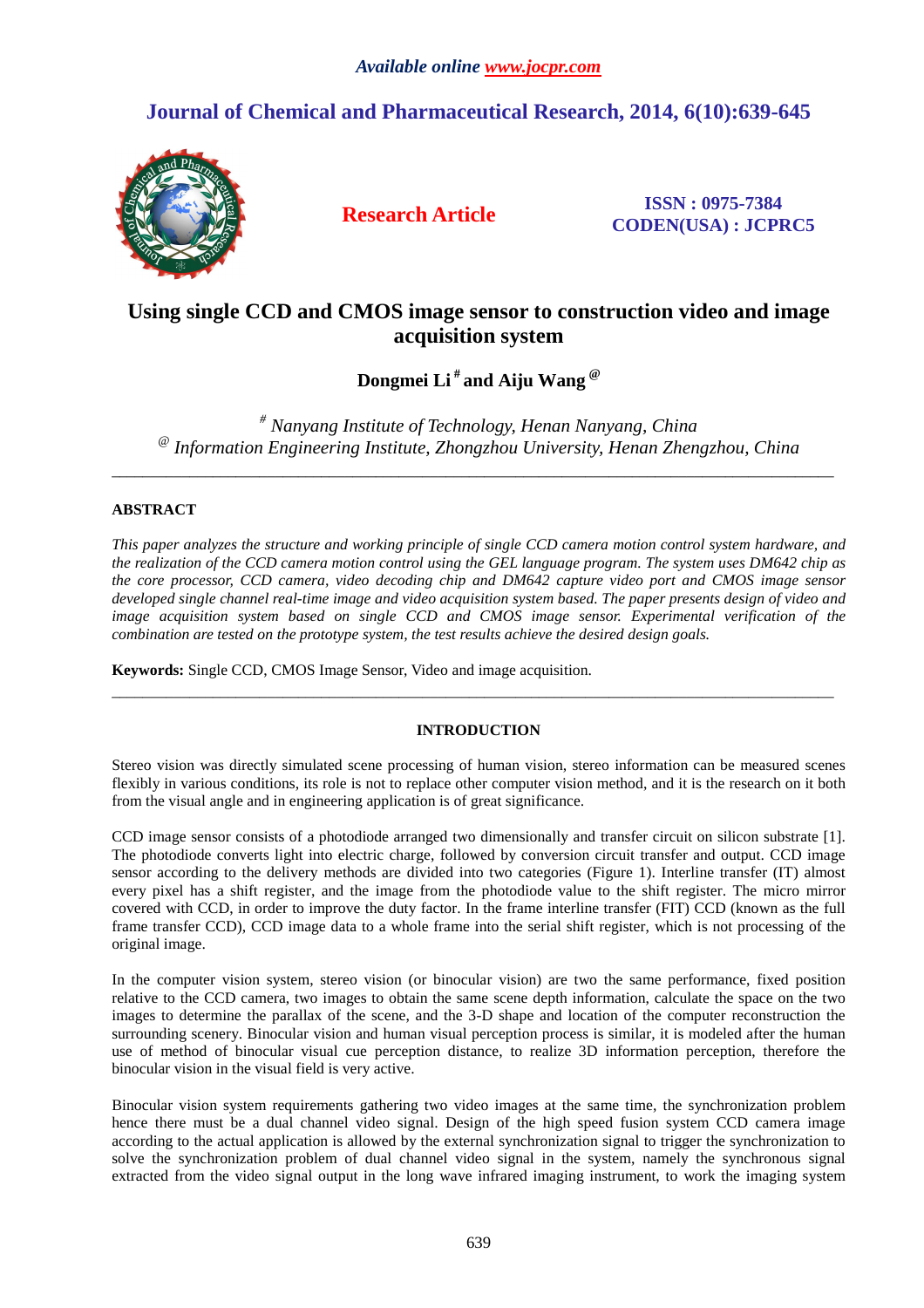synchronous CCD channel, achieve two input video signal synchronization purposes.

Small power CMOS devices, the mobile internet terminal developers and manufacturers are very attractive. Competition, forcing CCD manufacturers stepped up to product improvement. Some focus on the mobile phone market makers are racing to develop small and low power CCD camera module, super image quality others focus on the CCD sensor.

*\_\_\_\_\_\_\_\_\_\_\_\_\_\_\_\_\_\_\_\_\_\_\_\_\_\_\_\_\_\_\_\_\_\_\_\_\_\_\_\_\_\_\_\_\_\_\_\_\_\_\_\_\_\_\_\_\_\_\_\_\_\_\_\_\_\_\_\_\_\_\_\_\_\_\_\_\_\_*

Research on single CCD video acquisition and motion control is based on DM642. RS-232 communication protocol of DM642 based on EVM, and it is to study and analyze the single CCD camera motion control system's hardware composition and working principle. Methods the task function uses the GEL language program and control CCD movement combining, and displayed in real time video acquisition of single channel at the same time, using the keyboard to control the EVI-D100P color CCD camera in the range of eight dimensional space motion, and the experimental results of single CCD motion control system is given. The paper presents design of video and image acquisition system based on single CCD and CMOS image sensor.

#### **2. Development of video and image acquisition system based on single CCD**

Motion control of a single CCD camera is an important part of binocular vision system. This paper first introduces the hardware structure of DM642 motion control system based on single CCD; then gives the task requirements of single CCD motion control and design.

Image storage unit mainly consists of static memory SRAM, real-time image data stored in the output image forming unit, for computer acquisition, processing image data. The image data acquisition unit is mainly composed of data acquisition card and data acquisition interface circuit completed the acquisition of image data on image storage unit stores the job. The system software is developed using  $VC++$ , complete control of the hardware circuit and the image data acquisition unit to process and display, to reproduce the imaging unit capture graph.

The CCD image sensor, charge coupled device camera; CCD replace silicon target camera is an important turning point in the history of the development of machine vision. The CCD camera is based on CCD chip as the core, the natural physical image after photoelectric conversion, a video image signal. At present, the machine vision system, the CCD camera with its small volume, reliable performance, and high resolution has been widely used.

In addition to the resolution and image sensor camera quality, size is also very important for the mobile phone market. Compact optical format 1/4 inch or smaller is the key design requirements for mainstream handheld devices. The new pixel technology has been able to achieve 1.75 micron pixel, and can keep the realization of the 3000000 pixel resolution using 8x8mm format under the condition of excellent quality, as is shown by equation1.

$$
C_c(\tau, t) = X(t - \frac{\tau}{2})X^*(t + \frac{\tau}{2})
$$
\n<sup>(1)</sup>

EVI-D100P color CCD camera using the standard RS-232 serial port to achieve accurate positioning can rotate around and a full range of electric head pitch. Its input / output control interface parameters are as follows: RS-232C standard, 8 core micro interface, the baud rate of 9850bps, 9 data bits, no parity, 1 start bit, 1 stop bit.

In the point wise successively read each pixel signal and noise components at the same time, eliminate the fixed pattern noise transistor characteristics caused by the unbalanced in the same circuit, which is used to eliminate the hard line. In order to eliminate the fixed pattern noise and dark current caused by, also from HAD CCD. Whole accumulation layer is formed on the sensor surface; thereby inhibiting the dark current is not caused by incident light. To reduce these two kinds of fixed pattern noise, the S/N ratio increased 25 times, the high quality of CMOS image sensor.

The output video signal of CCD in addition to the image signal useful also includes a high DC component and noise [2]. If not treated, will seriously affect the quality of image sensor, and it is so the CCD noise of video signal processing is very important. CCD video signal processing purpose is as far as possible to eliminate all kinds of noise and interference, but not loss of image detail; and that in the dynamic range of CCD image signal with the target brightness changes linearly, and at the same time, in order to facilitate computer processing and mass storage, also must make the digitized processing of the CCD output signal.

The communication protocol of EVI-D100P color CCD camera with RS-232C standard, the specific requirements of EVI-D100P type CCD camera communication protocol: transmitter (the system that DM642) address is fixed at 0;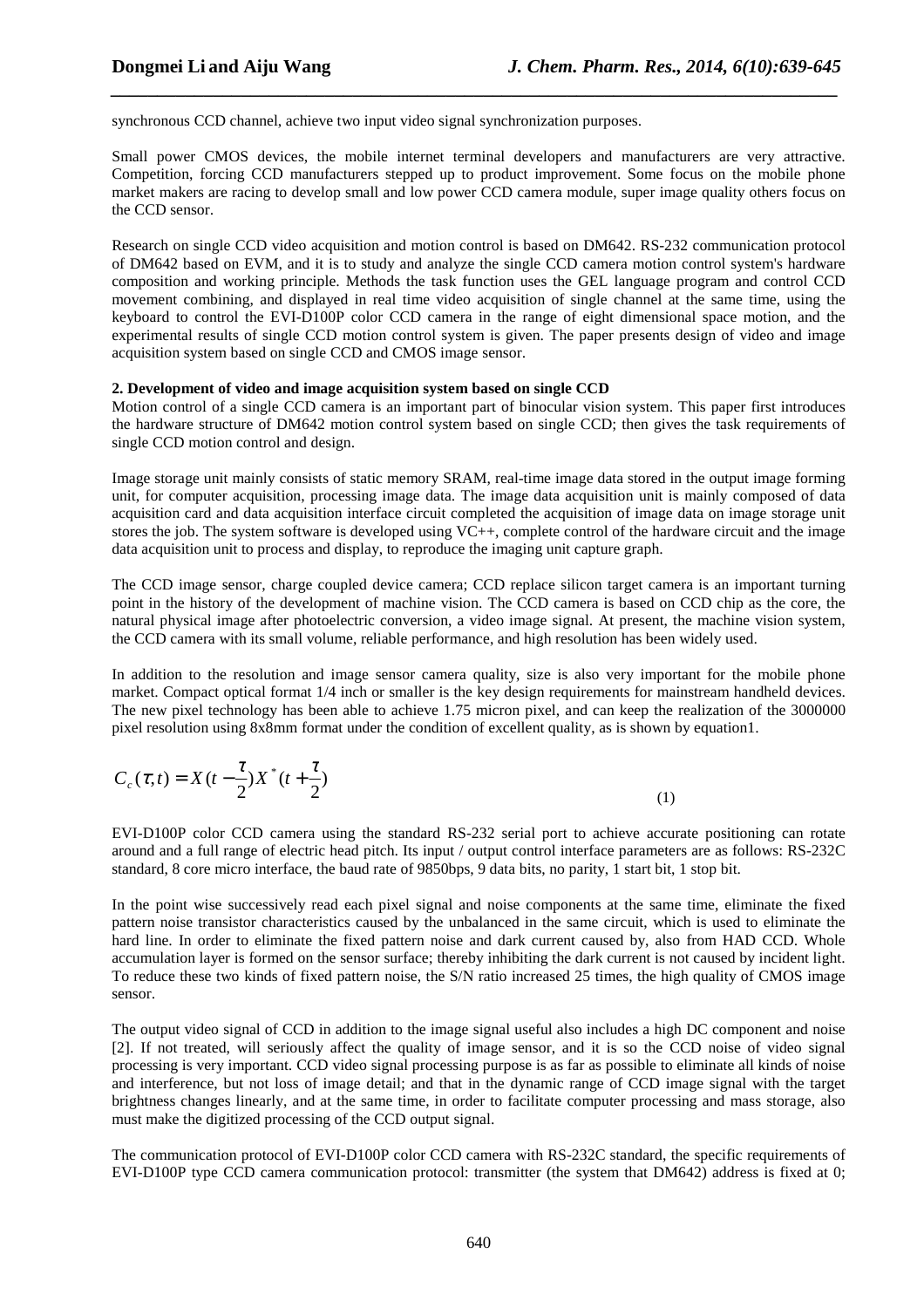the receiver (CCD camera) address is 1 - 7, used to set the EVI-D100P address; the baud rate is 9600bps; 8 bits of data; 1 start; 1 stop; no parity; the highest effective bit MSB (Most Significant Bit) the first transmission, as is shown by figure1.

*\_\_\_\_\_\_\_\_\_\_\_\_\_\_\_\_\_\_\_\_\_\_\_\_\_\_\_\_\_\_\_\_\_\_\_\_\_\_\_\_\_\_\_\_\_\_\_\_\_\_\_\_\_\_\_\_\_\_\_\_\_\_\_\_\_\_\_\_\_\_\_\_\_\_\_\_\_\_*



**Fig. 1. Development of video and image acquisition system based on single CCD** 

The strict requirements of occasions for power, through the programmability of CPLD will interface with the ARM timing part of the interrupt port, only bus combinational logic is connected, can reduce the power consumption of CPLD so as to achieve the effect of scheme 1; for the collection of high speed and power requirements is not high, can give full play to CPLD advantages, to achieve recognition output image sensor synchronous signal by using combination and sequential logic, and the image data into the SRAM.

Control command of CCD camera is a basic unit in the serial communication; the basic unit is called packets, as shown in Figure 1 structure data packets. The first byte packet data is the data of Baotou, which includes the transmitter and the receiver's address, for example, the EVI-D100P address is 1, the sender address is 0, Baotou is the data is sixteen hexadecimal number 81H.

When the OV7620 work in master mode, the YUV channel it will continuously to the bus output data. If the YUV channel OV7620 is directly connected with the D15 data bus in LPC2210  $\sim$  DO, it will interfere with the data bus, the LPC2210 can not operate normally; if you use the 74HC244 isolation method, using the data bus time, would greatly reduce the operating speed of the system, so that the LPC2210 can not be timely removed the data bus, cause the image data is not complete.

DM642 chip accesses to external memory must also be through the EMIF interface, UART-0 and UART-1 input / output control interface can be regarded as an external memory unit specific, the read and write operations must also be through the EMIF interface [3]. DM642 EMIF provides external bus width of 64 bits, 8 bit support, 16 bit, 32 bit and 64 bit data access, and EMIF can automatically complete the external access less than 64 bit data packing and unpacking processing.

$$
C(t) = \frac{E[B(t), B(-t)]}{E[B(t)^{2}]} = 2^{2H-1}
$$
\n(2)

System image acquisition order issued by the computer imaging parameters, and it is sent to the imaging unit system at the same time. Imaging parameters through the computer serial port, transmitted to the FPGA microcontroller. Start the FPGA imaging control module, imaging control module through SPI (Serial-to-Parallel Interface) bus on the image sensor LUPA-300 internal register of imaging parameters, such as exposure control, window control, and frame rate control.

In the image of the photosensitive area left, each line has 22 pixel shading screen covered by metal. These dark pixels can provide reference for the subsequent processing circuit black level image. In addition, in the image of the photosensitive area and image storage section has 4 rows of pixels are also metal shading screen covers; they are there to avoid the charge sensitive area of the leak to a storage area.

The TL16C752B chip in receiving an external device (the system EVI-D100P color CCD camera) data, complete serial to parallel conversion; after receiving DM642 data, complete the parallel to serial conversion, and serial transmission. According to the control interface parameters EVI-D100P color CCD camera input / output.

Monocular vision system is able to achieve mechanical motion function is similar to the human eye and head. Each independent movement direction is called a degree of freedom, the number of degrees of freedom; the functional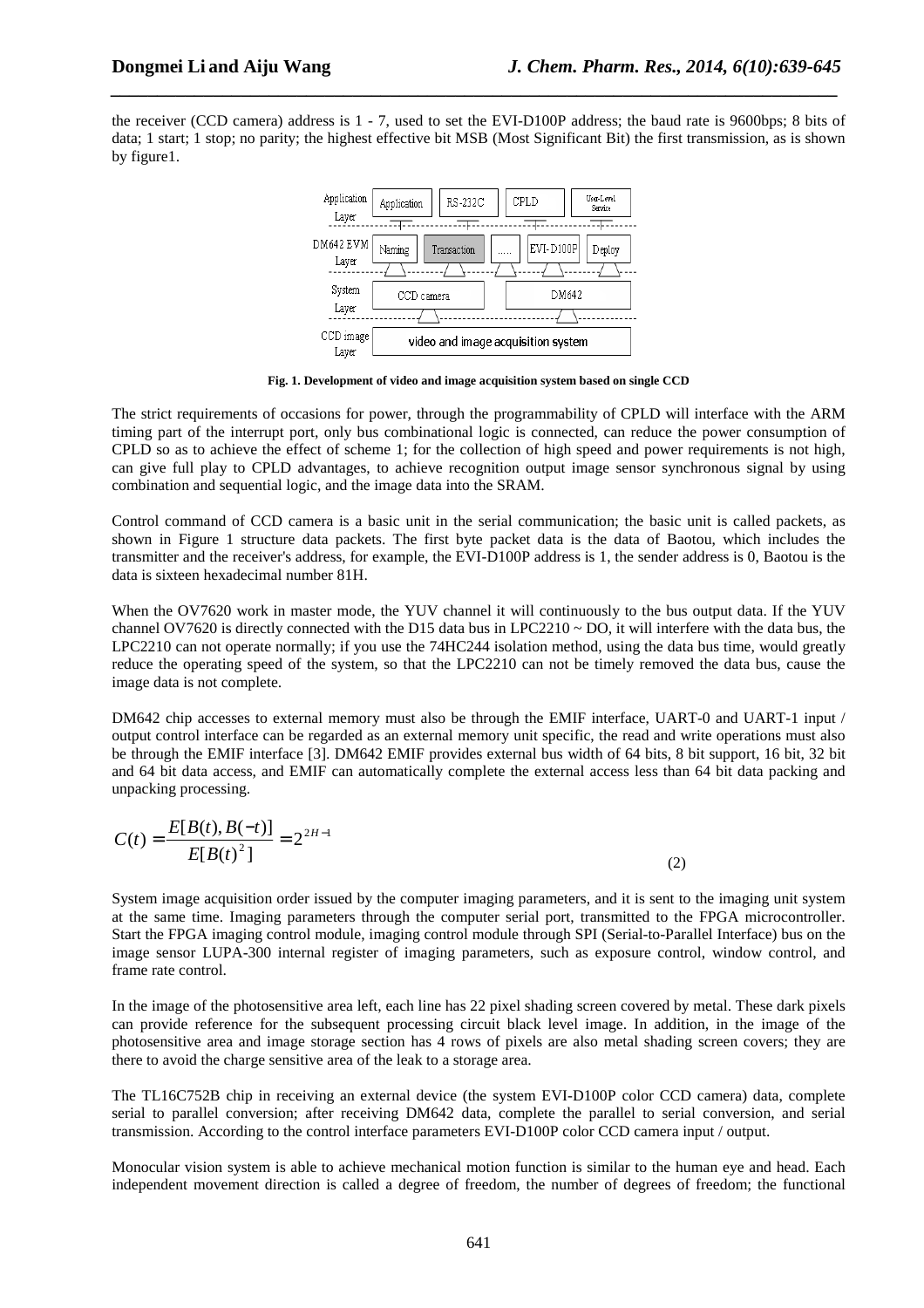vision platform is stronger, more close to the human visual system function.

CCD is known as the "charge coupled device", CCD is actually a semiconductor electronic image from out of organized stored. CMOS is known as the "complementary metal oxide semiconductor", CMOS is actually just the transistors on silicon block technology, no more meaning. Sensor is called CMOS sensor is in order to distinguish it from the CCD sensor, has nothing to do with real image processing method and sensor.

*\_\_\_\_\_\_\_\_\_\_\_\_\_\_\_\_\_\_\_\_\_\_\_\_\_\_\_\_\_\_\_\_\_\_\_\_\_\_\_\_\_\_\_\_\_\_\_\_\_\_\_\_\_\_\_\_\_\_\_\_\_\_\_\_\_\_\_\_\_\_\_\_\_\_\_\_\_\_*

To study and analyze the structure and working principle of single CCD camera motion control system, using UART-0 development board (J11) connected to the EVI-D100P color CCD camera, and displayed in real time video acquisition single CCD at the same time, the realization of the CCD camera motion control using the GEL language program.

In order to simultaneously control two cameras, two standard RS-232 serial ports, and the DM642 EVM development board has two such interfaces (UART-0 and UART-1) [4]. The UART-0 and UART will be the two EVI-D100P color cameras (CCD-0 and CCD-1) connected with DM642 EVM development board, and it is a synchronous motion control system of dual CCD.

#### **3. Using CMOS Image Sensor to Design Image Acquisition System**

The system achieves high frame rate digital image acquisition, display and storage. This system has been successfully applied in a military range measurement, the project is expected to benefit more than 300 mit, the source of data simulation analysis and experiment on the system verification, and by using the method of simulation analysis and experimental verification of the combination are tested on the prototype system, the test results achieve the desired design goals.

Image acquisition system mainly consists of a CMOS image sensor, DSP and processing circuit. The concrete scheme is when the CMOS image sensor is configured to receive signal acquisition, start, start the image collection, and the collected image information into the DSP image format, for behind the conversion, processing and display ready. DSP image data of the CMOS image sensor to capture the stored in the off chip memory SDRAM, for processing, and according to the requirements of image recognition algorithm in detail, data processing, and the result is transmitted to the display on the show, as is shown by equation3.

$$
E_{jB}^{\xi}(m,n) = \sum_{m \in J, n \in K} w_B^{\xi}(m',n') [D_{jB}^{\xi}(m+m',n+n')]^2
$$
\n(3)

After power on, first by LPC2214 through I2C bus configuration camera work state, need to configure the main output image data format, rate, whether the white balance, and automatic gain is open. After the configuration is complete, the LPC2214 signal image acquisition to the CPLD, the CPlD operation of SRAM bus, and the image data into the SRAM through the detection of the OV6620 output timing. Of course, write SRAM need to strictly comply with the timing of SRAM operation. A frame of image acquisition is completed, the CPLD set a flag to notify the LPC2214, if the LPC2214 is in the idle state, the CPLD is informed the bus use right switch to LPC2214, from LPC2214 to read the data in the SRAM and image processing.

The output waveform of CMOS image chip is ZV port format. Figure VSYNC is a vertical field synchronization signal, the falling edge represents the beginning of a frame of the image (CMOS is column image collection), HREF is the horizontal field synchronization signal, and the rising edge represents the beginning of a series of image data. PCLK is the output data synchronization signal, Y is the image gray information.

The system acquires images from the camera, calculation of the target with three pieces of DSP chip's position and velocity, the image processing results and the synchronization of the UAV attitude data is then sent to the fourth DSP chips, and finally to a real-time controller to control the UAV flight, thus completing the detection and tracking of targets[5].

Interrupt response time the speed of image acquisition is mainly limited to LPC2210, if the DMA controller with ARM chip, and has higher processing speed, can greatly improve the speed of image acquisition system. For example, with the ARM9 kernel S3C2410, the highest frequency of 203 MHz, a DMA delivery time is about 30 ns. Period is less than the default PCLK 74 ns; image acquisition speed can achieve 30 fps.

CMOS camera chip is with micron MT9V011. The maximum output rate of MT9V011 images at 30 frames per second, and the LPC2104 processor I/O port to read and write speed is far from enough, the loop will one I/O its mouth is set high and then immediately set low, output of the Fang Bo frequency is less than 4MHz. The data of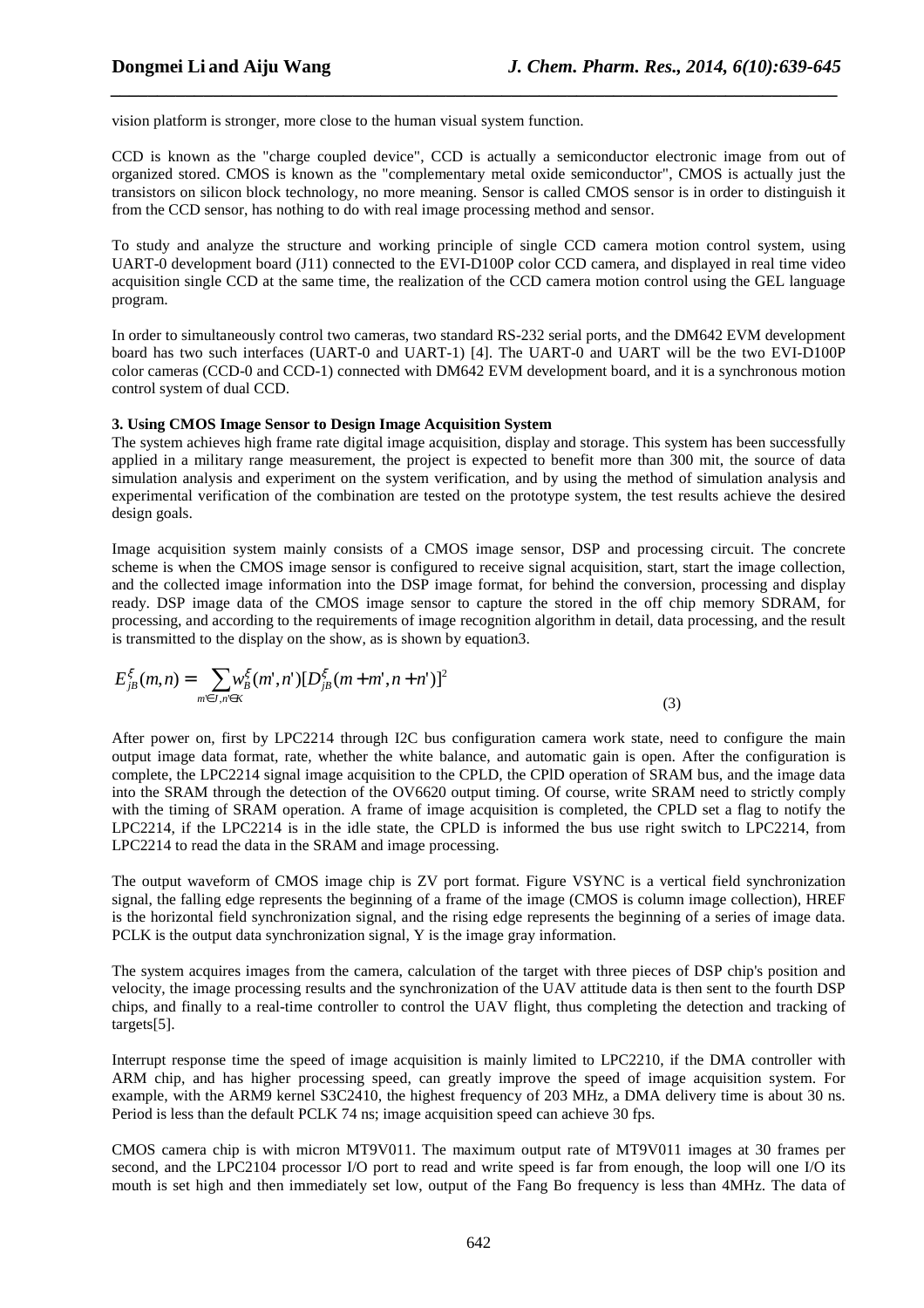image data with respect to the resource limited embedded system is too large, the size of an image output data is MT9V011 by default to 300K bytes, and LPC2104 processor memory size is only 16K bytes, as is shown by figure2.

*\_\_\_\_\_\_\_\_\_\_\_\_\_\_\_\_\_\_\_\_\_\_\_\_\_\_\_\_\_\_\_\_\_\_\_\_\_\_\_\_\_\_\_\_\_\_\_\_\_\_\_\_\_\_\_\_\_\_\_\_\_\_\_\_\_\_\_\_\_\_\_\_\_\_\_\_\_\_*



**Fig. 2. CMOS Image Sensor to Design Image Acquisition System** 

Single chip solution due to external components and interconnects with less number of advantages in the same solution talent showing itself, these advantages for small diameter endoscope has a very important significance. High integration is synonymous with low cost, CMOS image sensor has been favored by endoscope application of various types [6]. Because of lower power consumption, manufacturing CMOS image sensor is suitable for autonomous miniature camera, the camera can be mounted on the pill the size of the box, and the data can be wirelessly transmitted to the receiving station.

CMOS image acquisition chip system using IBIS5-A-1300 COMS image sensor chip, a resolution of 1280 \* 1024, full frame acquisition rate up to 27fps, maximum dynamic range up to 100dB, 6.7 m  $\times$  6.7 m high fill factor pixel, filling coefficient of 66%, support the rolling shutter and synchronous shutter two shutter mode. The internal integration of the output amplifier can adjust the gain and bias, and 40Msamples/s high speed A/D conversion module, A/D quantization levels for the 10bit, can be directly output analog signals or digital signals, internal registers and the controller can adjust the real amount, the sensor working state. Chip support window technology sub sampling technique based on real-time frame rate, improve the actual need.

Corresponding to the internal registers of the CMOS image sensor address, the first  $12$  (bit $\lt 11:0$ ) as the data bit, imaging parameters corresponding to the system imaging unit [7]. When the imaging parameters set, imaging parameters LUPA-300 read the internal registers, and the FPGA imaging control module sends driving time to the image sensor, image acquisition. LUPA-300 as image sensor system, sampling and quantization image its interior will be acquired, digital image output in the control of external logic, also sends out the column effective LINE\_VALID and frame valid FRAME\_VALID signal, to facilitate effective digital image data acquisition.

In this paper, by adding the CMOS digital image sensor in the embedded processor system a low-end, and the preparation of hardware description language program, embedded processor program, realized the acquisition of image features.

#### **4. Design of Video and Image Acquisition System based on Single CCD and CMOS Image Sensor**

The system uses DM642 chip as the core processor, using CCD camera (CCD-0), video decoding chip (SAA7115-0) and DM642 capture video port (VP0) composed of real time video acquisition system of single channel; single CCD camera (CCD-0) of the motion control system is composed of EMIF interface, DM642 two-way double buffered serial port (TL16C752B chip), level conversion chip (MAX3243-0), universal asynchronous serial interface (UART-0).

CCD image sensor, technical parameters and characteristics are different, but all the larger pixel (6.5,  $12 \mu$  m2), the system comes with refrigeration, resolution of  $12 \sim 16$  bit low readout noise and low dark current. For example, SPOT Persuit, Xplorer index were lower than room temperature 33  $\Box$ , 71  $\Box$ , both the dark current is 10 times (0.022, 0.002e / pix• s), 21.4 mm CCD, 10.4  $\mu$  m  $\times$  10.4  $\mu$  M / pixel, 2048 x 2048 pixels, full well 30000e, 14 bit resolution basic and dark current and readout nois.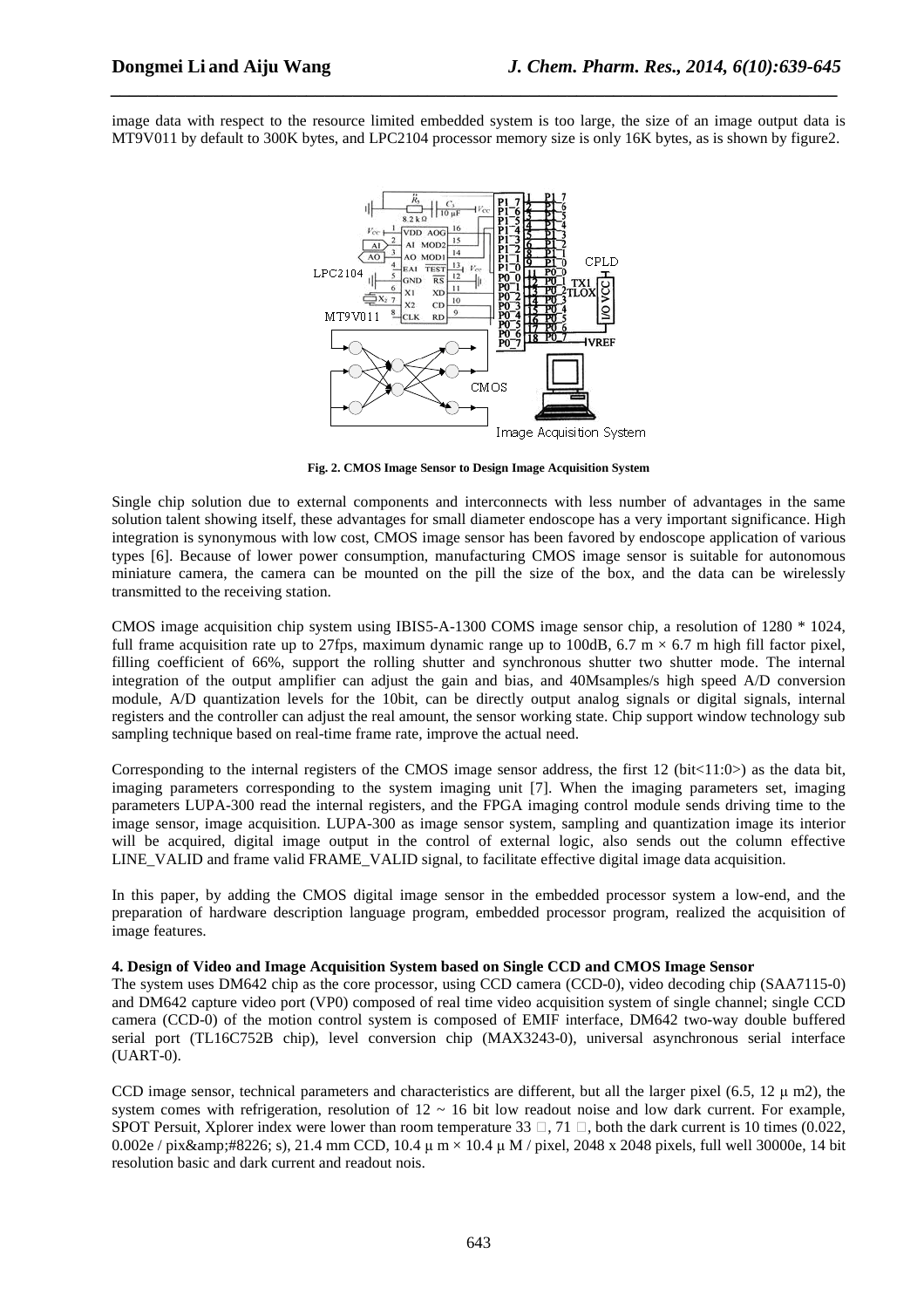Progressive video CMOS imaging sensor can output 30f/s VGA size, and the television shows the need for 50f/s (PAL) or 60f/s (NTSC system) of the interlaced video image. In order to solve the frame rate mismatch problem, the control chip needs to embed adaptive frame rate control module and an on-chip memory in order to obtain a smooth video streaming. However, unless absolutely necessary, large capacity on-chip memory should be avoided, because generally speaking, it will increase the area of the chip and reduce the IC yield. The common image compression technology, such as JPEG or ADPCM, can further reduce the internal frame memory capacity requirements.

*\_\_\_\_\_\_\_\_\_\_\_\_\_\_\_\_\_\_\_\_\_\_\_\_\_\_\_\_\_\_\_\_\_\_\_\_\_\_\_\_\_\_\_\_\_\_\_\_\_\_\_\_\_\_\_\_\_\_\_\_\_\_\_\_\_\_\_\_\_\_\_\_\_\_\_\_\_\_*

If the CCD work in low light conditions, even if the signal gain is big, under the reference voltage through the voltage video signal processed may still be less than ADC, so the output video image distortion. In order to improve the gray resolution under low light conditions, need to make dark refer to reference voltage level higher than the ADC of the output video signal, then just adjust the gain is not enough, also need to offset the video output signal to adjust. The bias adjusted XRD4460 is also through the serial programming control on-chip 8 bit offset register. Set the bias power up default value 08H, offset adjustment range is from 02H to 08H.

The serial communication protocol chip TL16C752B as follows: set the baud rate of 9600bps, 8 data bits, no parity, 1 start bit, 1 stop bit. For the realization of serial communication settings of the TL16C752B chip register as shown in table 3-4 (two UART TL16C752B chip port register are exactly the same, so the table is only a group of UART port register listed in 3-4). Because the TL167C52B chip has two identical UART port register, so as to use the UART-0 port of the single CCD motion control system, only in accordance with the serial communication protocol EVI-D100P CCD color video camera, a group of UART corresponding to the UART-0 mouth of register, as is shown by equation4.

$$
\Psi(m,s) := \overbrace{[0,\cdots,0]}^{s-1} C((m-1)M+s), \overbrace{0,\cdots,0}^{M-s}
$$
\n(4)

Economic operation of portable equipment has nothing to do with the power network only have in the components and subsystems will work with low power requirements. Obviously, the CMOS technology has advantage in this respect, because the CMOS image sensor is designated for low supply voltage alone (3.3V or 2.5V), and most of the CCD chip power supply voltage is needed by multiple and higher values (for example: 12V). The voltage transformer must be used to consume energy and take up valuable space on the circuit board to generate.

In the single CCD motion control system, the development board TL167C52B doubles buffering double UART chip driver buffer by RS-232 (MAX3243-0), sent to the UART-0 connector type DB-9 (J11), so as to realize the serial communication with CCD camera. I/O power DM642 chip 3.3 V, and serial communication interface signal logic "1": -3V-15V, logic "0": 3V15V. Therefore, in order to realize the serial communication of DM642 chip and the CCD camera must first go through the interface level matching.

The ranks of addressing are functions of CMOS device are similar to DRAM, can provide the degree of attention window, and support the electronic chip pan, tilt and zoom. These functions can be the need for image compression, motion detection and object tracking provides more flexibility. Addressing the characteristics of flexible and high speed CMOS combined with auto focus and auto exposure provides numerous options for designers to improve. CMOS products using the manufacturing process based on DRAM can provide sufficient preparation time, yield, productivity and the expected advantages.

Control method of free switch dual channel using the GEL program, combined with the task function here GEL program and control the CCD direction moving phase method, and displayed in real time video acquisition of single channel at the same time, the eight directional motion using keyboard to control the CCD camera in the three-dimensional space. In this paper, the GEL language program is loaded, the CCD used to control movement of the dialog box as shown in figure 3.